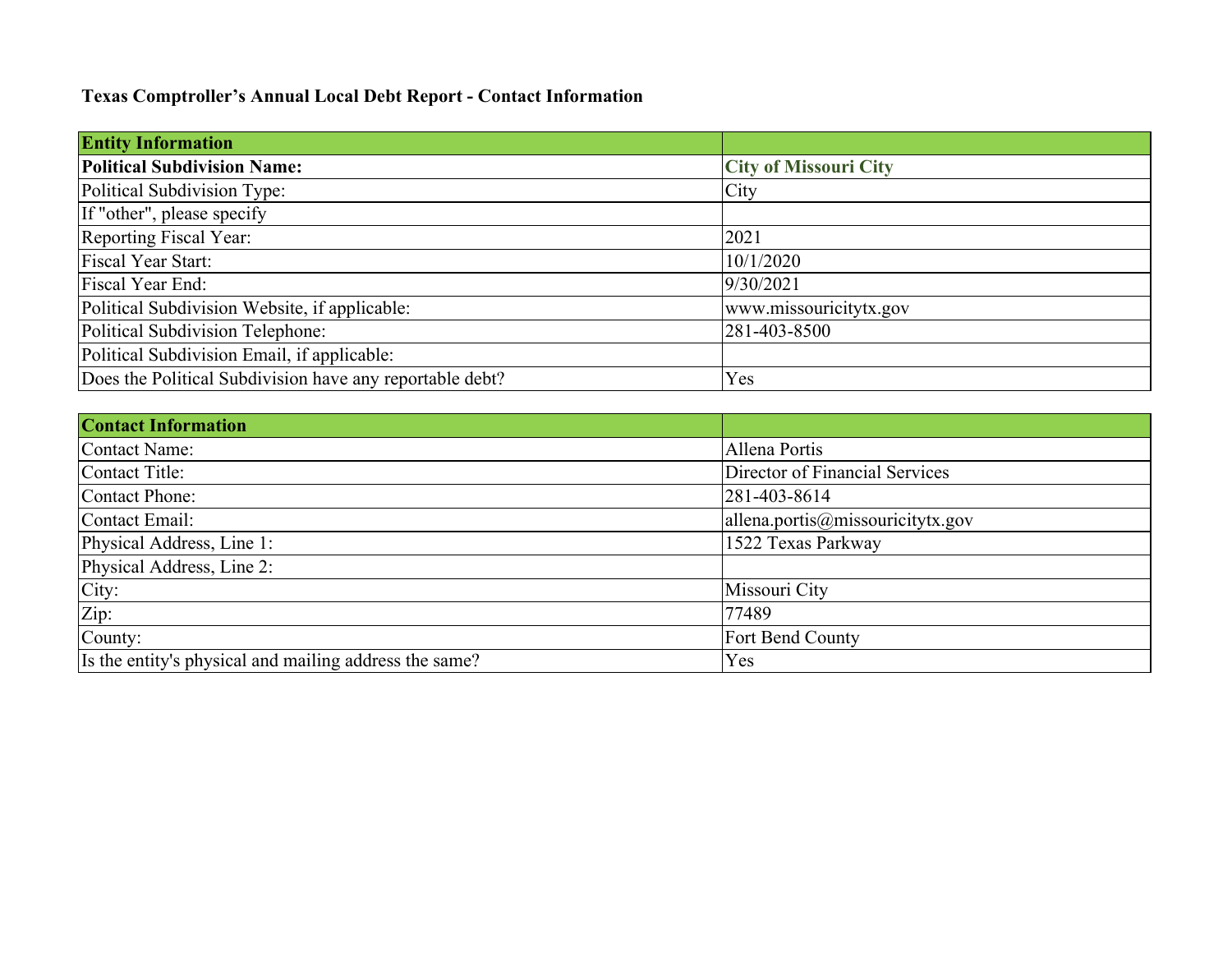### **Texas Comptroller's Annual Local Debt Report - Individual Debt Obligations**

| <b>Entity Information</b>          |                              |
|------------------------------------|------------------------------|
| <b>Political Subdivision Name:</b> | <b>City of Missouri City</b> |
| <b>Reporting Fiscal Year:</b>      | 2021                         |

| <b>Individual Debt Obligations</b>                                     |                                                                                 |                    |                         |                                |                                                                                                                            |                        |                                                                                         |              |                                   |              |                       |                            |                                                                                                                                                                                                                              |                                                                                                        |         |        |       |
|------------------------------------------------------------------------|---------------------------------------------------------------------------------|--------------------|-------------------------|--------------------------------|----------------------------------------------------------------------------------------------------------------------------|------------------------|-----------------------------------------------------------------------------------------|--------------|-----------------------------------|--------------|-----------------------|----------------------------|------------------------------------------------------------------------------------------------------------------------------------------------------------------------------------------------------------------------------|--------------------------------------------------------------------------------------------------------|---------|--------|-------|
| <b>Outstanding debt obligation</b>                                     | If debt is<br>conduit or<br>component<br>debt, enter<br>related entity<br>name: |                    | <b>Principal issued</b> | <b>Principal outstanding</b>   | <b>Combined principal</b><br>and interest required<br>to pay each<br>outstanding debt<br>obligation on time and<br>in full | Final<br>maturity date | Is the debt<br>secured in any<br>way (i.e. in part<br>or whole) by ad<br>valorem taxes? |              | <b>Fotal proceeds</b><br>received |              | <b>Proceeds spent</b> | <b>Proceeds</b><br>unspent | <b>Official stated purpose for which the debt</b><br>obligation was authorized                                                                                                                                               | Is the debt<br>bligation rated<br>by any<br>nationally<br>recognized<br>credit rating<br>organization? | Moody's | $S\&P$ | Fitch |
| 2010A Combination Tax and<br><b>Revenue Certificates of Obligation</b> | PID#2                                                                           | $\mathcal{S}$      | 6,235,000               | $5,195,000$ \$<br>$\mathbf{s}$ | 7,108,738                                                                                                                  | 6/15/2038              | Yes                                                                                     | $\mathbf{s}$ | 6,290,817                         | <sup>S</sup> |                       |                            | The purpose was to pay the costs related to the<br>construction of public works and the purchase<br>of materials, supplies, equipment, machinery,<br>buildings, land and rights-of-way for<br>authorized needs and purposes. | Yes                                                                                                    | Aa2     |        |       |
| 2014 Combination Tax and Revenue<br><b>Certificates of Obligation</b>  |                                                                                 | $\mathcal{S}$      | $990,000$ \$            | $695,000$ \$                   | 862,913                                                                                                                    | 6/15/2033              | Yes                                                                                     | $\mathbf{s}$ | 991,248                           | <sup>S</sup> | $991,248$ \$          |                            | The purpose was to pay the costs related to the<br>purchase of a fire truck and any items related<br>thereto.                                                                                                                | Yes                                                                                                    | Aa2     |        |       |
| 2014A Combination Tax and<br><b>Revenue Certificates of Obligation</b> |                                                                                 | $\mathcal{S}$      | 4,995,000               | $3,565,000$ \$<br>$\mathbf{s}$ | 4,385,415                                                                                                                  | 6/15/2034              | Yes                                                                                     | $\mathbb{S}$ | 5,107,750                         | <sup>S</sup> | $5,107,750$ \$        |                            | The purpose was to pay the costs related to the<br>construction of water facilities and any items<br>related thereto.                                                                                                        | Yes                                                                                                    | Aa2     |        |       |
| 2016 Combination Tax and Revenue<br><b>Certificates of Obligation</b>  |                                                                                 | $\mathbf{S}$       | $2,475,000$ \$          | $1,920,000$ \$                 | 2,386,925                                                                                                                  | 6/15/2035              | Yes                                                                                     | S            | 2,554,098                         | $\mathbf{s}$ | $2,554,098$ \$        |                            | The purpose was to pay the costs related to the<br>construction of utility infrastructure.                                                                                                                                   | Yes                                                                                                    | Aa2     |        |       |
| 2016A Combination Tax and<br><b>Revenue Certificates of Obligation</b> |                                                                                 | $\mathbf{S}$       | $4,025,000$ \$          | $3,200,000$ \$                 | 3,941,581                                                                                                                  | 6/15/2036              | Yes                                                                                     | $\mathbb{S}$ | 4,125,269                         | <sup>S</sup> | $3,613,186$ \$        | 512,083                    | The purpose was to pay the costs related to the<br>construction of a water transmission main line.                                                                                                                           | Yes                                                                                                    | Aa2     |        |       |
| 2018A Combination Tax and<br><b>Revenue Certificates of Obligation</b> |                                                                                 | $\mathbf{s}$       | $18,435,000$ \$         | $16,550,000$ \$                | 24,271,650                                                                                                                 | 6/15/2038              | Yes                                                                                     |              |                                   |              | $19,434,008$ \$       |                            | The purpose was to construct public works,<br>759,425 more specifically, the expansion of a surface<br>water treatment plant.                                                                                                | Yes                                                                                                    | Aa2     |        |       |
| 2018B Combination Tax and<br><b>Revenue Certificates of Obligation</b> | PID#2                                                                           | $\mathcal{S}$      | $1,140,000$ \$          | $1,015,000$ \$                 | 1,417,200                                                                                                                  | 6/15/2038              | Yes                                                                                     | $\mathbb{S}$ | 1,182,560                         | -S           | $1,182,560$ \$        |                            | The purpose was to construct or purchase<br>water, sewer, utilities, drainage and street<br>improvements.                                                                                                                    | Yes                                                                                                    | Aa2     |        |       |
| 2021 Combination Tax and Revenue<br><b>Certificates of Obligation</b>  |                                                                                 | $\mathbf{s}$       | $11,180,000$ \$         | $10,825,000$ \$                | 14,014,376                                                                                                                 | 6/15/2040              | Yes                                                                                     | S            | 12,493,349                        | -S           |                       |                            | The purpose was for the constuction of utility<br>$6,415,031$ \ \ \$ $6,078,318$ infrastructure, mobility projects, fire station<br>buildout, and purchase of fire truck.                                                    | Yes                                                                                                    | Aa2     |        |       |
| 2010 General Obligation Bonds                                          |                                                                                 | $\mathcal{S}$      | 9,500,000               | <sup>S</sup><br>$5,415,000$ \$ | 6,575,594                                                                                                                  | 6/15/2029              | Yes                                                                                     | $\mathbb{S}$ | 9,596,261                         | $\mathbf{s}$ | $9,596,261$ \$        |                            | The purpose was to pay the costs related to the<br>improvements of drainage, parks and<br>recreation.                                                                                                                        | Yes                                                                                                    | Aa2     | AA     |       |
| 2010A General Obligation Bonds                                         |                                                                                 | $\mathbf{s}$       | $9,405,000$ \$          |                                |                                                                                                                            | 6/15/2031              | Yes                                                                                     | $\mathbb{S}$ | 9,652,020                         | <sup>S</sup> | $9,652,020$ \$        |                            | The purpose was to pay the costs related to the<br>improvements of drainage, parks and<br>recreation.                                                                                                                        | Yes                                                                                                    | Aa2     |        |       |
| <b>2012 General Obligation Bonds</b>                                   |                                                                                 | $\mathbf{S}$       | 1,400,000               | $\mathcal{S}$<br>840,000       | 965,738<br>$\mathcal{S}$                                                                                                   | 6/15/2032              | Yes                                                                                     | $\mathbf S$  | 1,456,231                         | -S           | $1,456,231$ \$        |                            | The purpose was to pay the costs related to the<br>drainage improvements.                                                                                                                                                    | Yes                                                                                                    | Aa2     |        |       |
| <b>2014 General Obligation Bonds</b>                                   |                                                                                 | $\mathcal{S}$      | 1,740,000               | 1,300,000<br><sup>S</sup>      | 1,644,338<br>$\mathcal{S}$                                                                                                 | 6/15/2033              | Yes                                                                                     | $\mathbb{S}$ | 1,787,731                         | $\mathsf{S}$ | $1,787,731$ \$        |                            | The purpose was to pay the costs related to the<br>improvements of the facilities and mobility.                                                                                                                              | Yes                                                                                                    | Aa2     |        |       |
| 2015 General Obligation Bonds                                          |                                                                                 | $\mathcal{S}$      | $8,600,000$ \$          | $6,825,000$ \$                 | 8,602,788                                                                                                                  | 6/15/2034              | Yes                                                                                     | $\mathbb{S}$ | 9,344,070                         | S.           | $8,973,194$ \$        |                            | The purpose was to pay the costs related to the<br>370,876 improvements of drainage, parks and mobility/<br>transportation.                                                                                                  | Yes                                                                                                    | Aa2     |        |       |
| <b>2016 General Obligation Bonds</b>                                   |                                                                                 | $\mathbf{\hat{S}}$ | 3,080,000               | 2,525,000<br>$\mathcal{S}$     | 3,183,438<br>$\mathcal{S}$                                                                                                 | 6/15/2035              | Yes                                                                                     | $\mathbf{s}$ | 3,205,347                         | <sup>S</sup> | $3,205,347$ \$        |                            | The purpose was to pay the costs related to the<br>improvements of drainage, transportation,<br>park and facilities; and the purchase of a fire<br>truck.                                                                    | Yes                                                                                                    | Aa2     |        |       |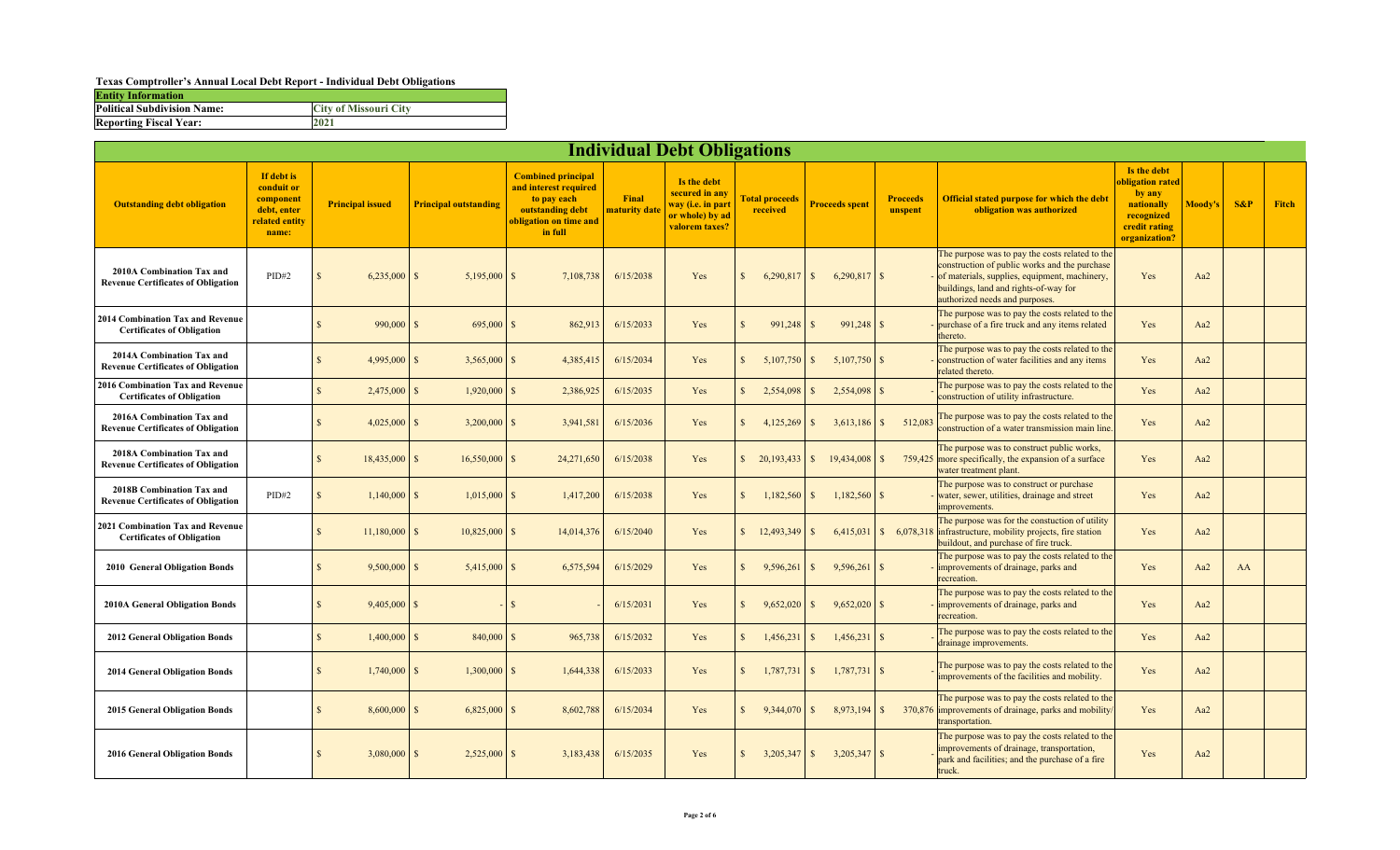### **Texas Comptroller's Annual Local Debt Report - Individual Debt Obligations**

| <b>Entity Information</b>          |                              |
|------------------------------------|------------------------------|
| <b>Political Subdivision Name:</b> | <b>City of Missouri City</b> |
| <b>Reporting Fiscal Year:</b>      | 2021                         |

|                                                               | <b>Individual Debt Obligations</b>                                              |                                  |                                 |                                                                                                                            |                        |                                                                                         |                                   |                            |                            |                                                                                                                                                                                                                                                                                                                                                                                  |                                                                                                         |         |        |              |
|---------------------------------------------------------------|---------------------------------------------------------------------------------|----------------------------------|---------------------------------|----------------------------------------------------------------------------------------------------------------------------|------------------------|-----------------------------------------------------------------------------------------|-----------------------------------|----------------------------|----------------------------|----------------------------------------------------------------------------------------------------------------------------------------------------------------------------------------------------------------------------------------------------------------------------------------------------------------------------------------------------------------------------------|---------------------------------------------------------------------------------------------------------|---------|--------|--------------|
| <b>Outstanding debt obligation</b>                            | If debt is<br>conduit or<br>component<br>debt, enter<br>related entity<br>name: | <b>Principal issued</b>          | <b>Principal outstanding</b>    | <b>Combined principal</b><br>and interest required<br>to pay each<br>outstanding debt<br>obligation on time and<br>in full | Final<br>maturity date | Is the debt<br>secured in any<br>way (i.e. in part<br>or whole) by ad<br>valorem taxes? | <b>Total proceeds</b><br>received | <b>Proceeds spent</b>      | <b>Proceeds</b><br>unspent | <b>Official stated purpose for which the debt</b><br>obligation was authorized                                                                                                                                                                                                                                                                                                   | Is the debt<br>obligation rated<br>by any<br>nationally<br>recognized<br>credit rating<br>organization? | Moody's | $S\&P$ | <b>Fitch</b> |
| <b>2017 General Obligation Bonds</b>                          |                                                                                 | $\mathcal{S}$<br>$14,445,000$ \$ | $12,270,000$ \$                 | 16,165,950                                                                                                                 | 6/15/2037              | Yes                                                                                     | S<br>$15,665,065$ \$              | $15,665,065$ \$            |                            | The purpose was to pay the costs related to the<br>improvements of drainage, transportation,<br>park, facilities and public safety.                                                                                                                                                                                                                                              | Yes                                                                                                     | Aa2     |        |              |
| <b>2018 General Obligation Bonds</b>                          |                                                                                 | $\mathcal{S}$<br>$11,990,000$ \$ | $10,865,000$ \$                 | 15,816,750                                                                                                                 | 6/15/2038              | Yes                                                                                     |                                   |                            |                            | The purpose was to fund drainage;<br>$8,252,427$ \ \ \$ 4,900,069 \transportation; park and facilities<br>improvements.                                                                                                                                                                                                                                                          | Yes                                                                                                     | Aa2     |        |              |
| 2013 General Obligation Refunding<br><b>Bonds</b>             |                                                                                 | $\mathcal{S}$<br>8,730,000       | $\mathcal{S}$<br>$2,167,813$ \$ | 2,461,895                                                                                                                  | 6/15/2026              | Yes                                                                                     | $\mathbf{s}$<br>$9,203,192$ \$    | $9,203,192$ \$             |                            | The purpose was to pay the costs related to the<br>refund of certain obligations of the City.<br>Refunded bonds were Series 2004 and 2005<br>PIBs, and 2005 Certificate of Obligations.                                                                                                                                                                                          | Yes                                                                                                     | Aa2     |        |              |
| 2014 General Obligation Refunding<br><b>Bonds</b>             |                                                                                 | 3,530,000<br>$\mathcal{S}$       | $305,000$ \$<br>$\mathcal{S}$   | 328,100                                                                                                                    | 6/15/2024              | Yes                                                                                     | $\mathbf{s}$<br>$3.707.616$ \$    | $3,707,616$ \$             |                            | The purpose was to pay the costs related to the<br>refund of certain obligations of the City.<br>Bonds Refunded were Series 2004 CO for<br>830,000, Series 2004 PIBs for 410,000; Series<br>2005 CO for 950,000, and Series 2005 PIBs<br>for 1,415,000.                                                                                                                          | Yes                                                                                                     | Aa2     |        |              |
| 2016 General Obligation Refunding<br><b>Bonds</b>             |                                                                                 | $\mathcal{S}$<br>67,870,000      | $\mathcal{S}$<br>59,695,000 \$  | 79,500,525                                                                                                                 | 6/15/2038              | Yes                                                                                     | S<br>82,849,883                   | $\mathbf{s}$<br>82,849,883 | $\mathbf{s}$               | The purpose was to pay the costs related to the<br>refund of certain obligations of the City.<br>Bonds refunded were Series 2007 GO-<br>\$6,450,000; Series 2008 CO-\$1,600,000;<br>Series 2008 GO-\$3,800,000; Series 2008A CO-<br>\$9,655,000; Series 2008A GO-\$12,750,000;<br>Series 2009A CO-\$4,795,000; Series 2009B<br>CO-\$37,660,000; Series 2009C CO-<br>\$2,975,000. | Yes                                                                                                     | Aa2     |        |              |
| <b>2016 General Obligation Refunding</b><br><b>Bonds</b>      | PID#4                                                                           | 4,795,000<br>$\mathcal{S}$       | $4,355,000$ \$<br>$\mathcal{S}$ | 6,234,488                                                                                                                  | 6/15/2038              | Yes                                                                                     | 4,795,000<br>$\mathbb{S}$         | 4,795,000<br>$\mathbf{s}$  | $\mathbf{\hat{S}}$         | The purpose was to refund Series 2009A<br>Certificates of Obligation                                                                                                                                                                                                                                                                                                             | Yes                                                                                                     | Aa2     |        |              |
| 2019 General Obligation and<br><b>Refunding Bonds</b>         |                                                                                 | $\mathbf{S}$<br>$11,065,000$ \$  | $10,815,000$ \$                 | 15,037,350                                                                                                                 | 6/15/2029              | Yes                                                                                     |                                   |                            | 8,818,654 \$ 3,944,411     | Proceeds used to refund 2010A GO bonds;<br>drainage, transportation, and facilities<br>improvements.                                                                                                                                                                                                                                                                             | Yes                                                                                                     | Aa2     |        |              |
| 2021 General Obligation and<br><b>Refunding Bonds</b>         |                                                                                 | $\mathcal{S}$<br>$8,620,000$ \$  | $8,510,000$ \$                  | 10,463,750                                                                                                                 | 6/15/2040              | Yes                                                                                     | $\mathbb{S}$<br>9,868,531         | $\mathbf{s}$               | 6,455,594 \$ 3,412,937     | Proceeds used to refund a portion of 2010 and<br>2012 GO bonds; drainage projects, facilities<br>improvements, and a fire station.                                                                                                                                                                                                                                               | Yes                                                                                                     | Aa2     |        |              |
| 2015 Tax Increment Contract<br><b>Revenue Refunding Bonds</b> | TIRZ#1                                                                          | $\mathcal{S}$<br>4,600,000       | $\mathbf{s}$<br>$2,840,000$ \$  | 3,097,631                                                                                                                  | 6/15/2027              | N <sub>o</sub>                                                                          | $\mathbf{s}$<br>$4,600,000$ \$    | 4,600,000                  | $\mathbf{\hat{S}}$         | The purpose was to pay the costs related the<br>refund of the Refunded Bonds. The Refunded<br>Bonds are Series 2006, Tax Increment<br>Revenue Bonds-\$4,600,000.                                                                                                                                                                                                                 | N <sub>o</sub>                                                                                          |         |        |              |
| 2017 IT Network Equipment                                     |                                                                                 | $351,434$ \$<br>$\mathcal{S}$    | $35,143$ \$                     | 35,143                                                                                                                     | 7/6/2021               | Yes                                                                                     | $\mathbb{S}$<br>351,434           | l S                        |                            | The purpose was to pay for the purchase of<br>City Hall Core and access upgrade                                                                                                                                                                                                                                                                                                  | N <sub>o</sub>                                                                                          |         |        |              |
| 2013 Fire Truck Lease                                         |                                                                                 | $\mathbf{S}$<br>$384,490$ \$     | $129,023$ \$                    | 137,183                                                                                                                    | 1/7/2023               | Yes                                                                                     | 384,490 \$<br>$\mathbf{s}$        | $384,490$ \$               |                            | The purpose was to pay for the purchase of<br>the Pierce Saber Pumper Truck for the Fire<br>Department.                                                                                                                                                                                                                                                                          | No                                                                                                      |         |        |              |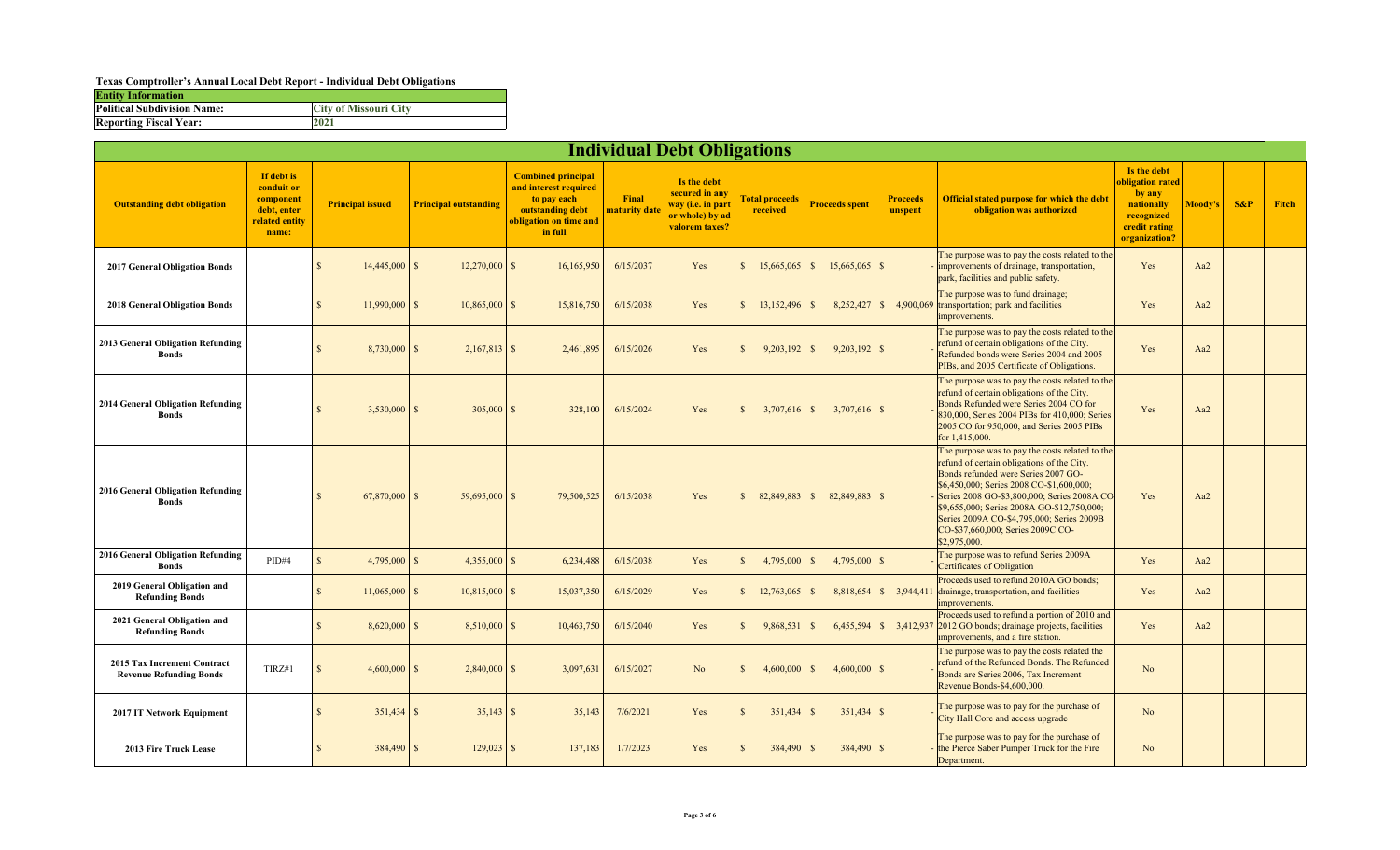#### **Texas Comptroller's Annual Local Debt Report - Individual Debt Obligations**

| <b>Entity Information</b>          |                              |
|------------------------------------|------------------------------|
| <b>Political Subdivision Name:</b> | <b>City of Missouri City</b> |
| <b>Reporting Fiscal Year:</b>      | 2021                         |

|                                           | <b>Individual Debt Obligations</b>                                              |                         |                              |                                                                                                                            |                        |                                                                                         |                                   |                                                    |                            |                                                                                            |                                                                                                         |         |        |              |
|-------------------------------------------|---------------------------------------------------------------------------------|-------------------------|------------------------------|----------------------------------------------------------------------------------------------------------------------------|------------------------|-----------------------------------------------------------------------------------------|-----------------------------------|----------------------------------------------------|----------------------------|--------------------------------------------------------------------------------------------|---------------------------------------------------------------------------------------------------------|---------|--------|--------------|
| <b>Outstanding debt obligation</b>        | If debt is<br>conduit or<br>component<br>debt, enter<br>related entity<br>name: | <b>Principal issued</b> | <b>Principal outstanding</b> | <b>Combined principal</b><br>and interest required<br>to pay each<br>outstanding debt<br>obligation on time and<br>in full | Final<br>maturity date | Is the debt<br>secured in any<br>way (i.e. in part<br>or whole) by ad<br>valorem taxes? | <b>Total proceeds</b><br>received | <b>Proceeds spent</b>                              | <b>Proceeds</b><br>unspent | <b>Official stated purpose for which the debt</b><br>obligation was authorized             | Is the debt<br>obligation rated<br>by any<br>nationally<br>recognized<br>credit rating<br>organization? | Moody's | $S\&P$ | <b>Fitch</b> |
| 2019 Pierce Aerial Ladder/Pumper<br>Truck |                                                                                 | $2,239,086$ \$          | $2,048,135$ \$               | 2,421,856                                                                                                                  | 2/12/2029              | yes                                                                                     | $2,239,086$ \$                    | $2,239,086$ \$                                     |                            | The purpose was to pay for the purchase of a<br>2019 Pierce aerial ladder and pumper truck | No                                                                                                      |         |        |              |
| Noresco energy saving equipment           |                                                                                 | $1,388,974$ \$          | $1,311,082$ \$               | 1,516,681                                                                                                                  | 8/1/2031               | Yes                                                                                     | $1,388,974$ \$                    | $1,388,974$ \$                                     |                            | The purpose was to pay for energy saving<br>equipment and items                            | No                                                                                                      |         |        |              |
| HP camera system & datacenter             |                                                                                 | $652,246$ \$            | $652,246$ \$                 | 713,896                                                                                                                    | 9/30/2027              | Yes                                                                                     | $652,246$ \$                      | $652,246$ \$                                       |                            | The purpose was to purchase updates to<br>securtiy system and datacenter                   | N <sub>o</sub>                                                                                          |         |        |              |
| <b>Dell Financial</b>                     |                                                                                 | $400,408$ \$            | $400,408$ \$                 | 452,161                                                                                                                    | 9/10/2025              | Yes                                                                                     | 400,408                           | $400,408$ \$                                       |                            | The purpose was to pay for laptops for City<br><b>Istaff</b>                               | N <sub>o</sub>                                                                                          |         |        |              |
|                                           | <b>TOTAL S</b>                                                                  |                         |                              | 233,744,052                                                                                                                |                        |                                                                                         |                                   | $\frac{$250,001,670}{$8230,023,551}{$819,978,120}$ |                            |                                                                                            |                                                                                                         |         |        |              |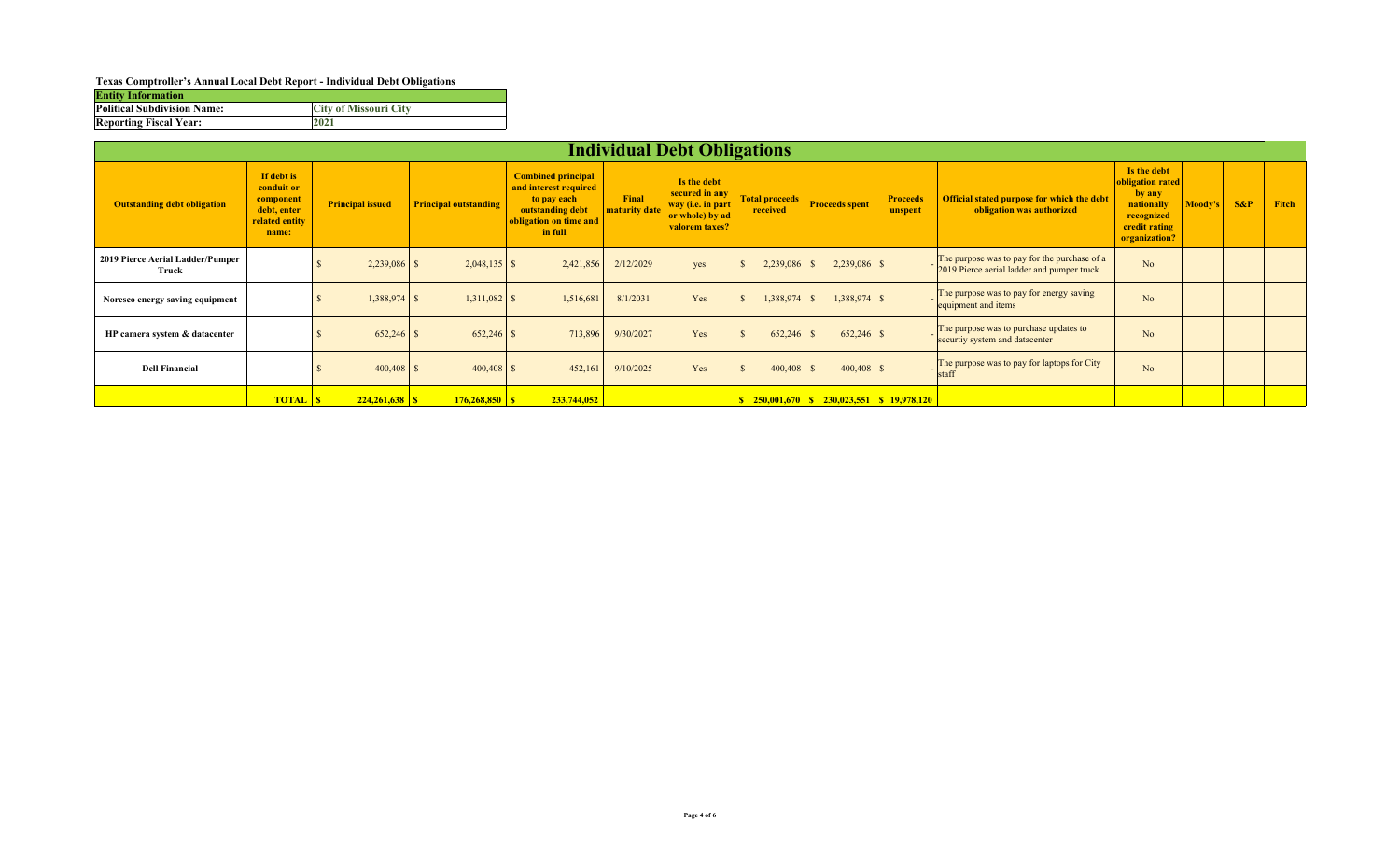# **Texas Comptroller's Annual Local Debt Report - Summary of Debt Obligations**

| <b>Entity Information</b>                                |                                            |
|----------------------------------------------------------|--------------------------------------------|
| <b>Political Subdivision N</b><br>$\rightarrow$<br>Name: | <b>City</b><br>of Missouri<br>$\mathbf{C}$ |
| 'Year:<br><b>Reporting Fiscal</b>                        | 2021                                       |

| <b>Total Tax-Supported and Revenue Debt</b>                                                              |             |
|----------------------------------------------------------------------------------------------------------|-------------|
| Total authorized debt obligations:                                                                       | 224,261,638 |
| Total principal of all outstanding debt obligations:                                                     | 176,268,850 |
| Combined principal and interest required to pay all outstanding debt obligations on time and in<br>full: | 233,744,052 |

| Total debt secured by Ad Valorem Taxation (includes combination tax and revenue debt                                                    |             |
|-----------------------------------------------------------------------------------------------------------------------------------------|-------------|
| obligations)                                                                                                                            |             |
| Total authorized debt obligations secured by ad valorem taxation:                                                                       | 219,661,638 |
| Total principal of all outstanding debt obligations secured by ad valorem taxation:                                                     | 173,428,850 |
| Combined principal and interest required to pay all outstanding debt obligations secured by ad<br>valorem taxation on time and in full: | 230,646,421 |

| Per Capita Total Debt secured by Ad Valorem Taxation (required for municipalities,             |                       |
|------------------------------------------------------------------------------------------------|-----------------------|
| counties, and school districts only)                                                           |                       |
| Population of the political subdivision:                                                       | 80,311                |
| Source and year of population data:                                                            | ESRI - September 2021 |
| Total authorized debt obligations secured by ad valorem taxation expressed as a per capita     | 2,735                 |
| amount:                                                                                        |                       |
| Total principal of outstanding debt obligations secured by ad valorem taxation as a per capita | 2,159                 |
| amount:                                                                                        |                       |
| Combined principal and interest required to pay all outstanding debt obligations secured by ad | 2,872                 |
| valorem taxation on time and in full as a per capita amount:                                   |                       |

| <b>Lease Purchase and Lease Revenue Obligations</b>                                             |           |
|-------------------------------------------------------------------------------------------------|-----------|
| Total authorized debt obligations:                                                              | 5,416,638 |
| Total principal of all outstanding debt obligations:                                            | 4,576,037 |
| Combined principal and interest required to pay all outstanding debt obligations on time and in |           |
| full:                                                                                           | 5,276,919 |
|                                                                                                 |           |